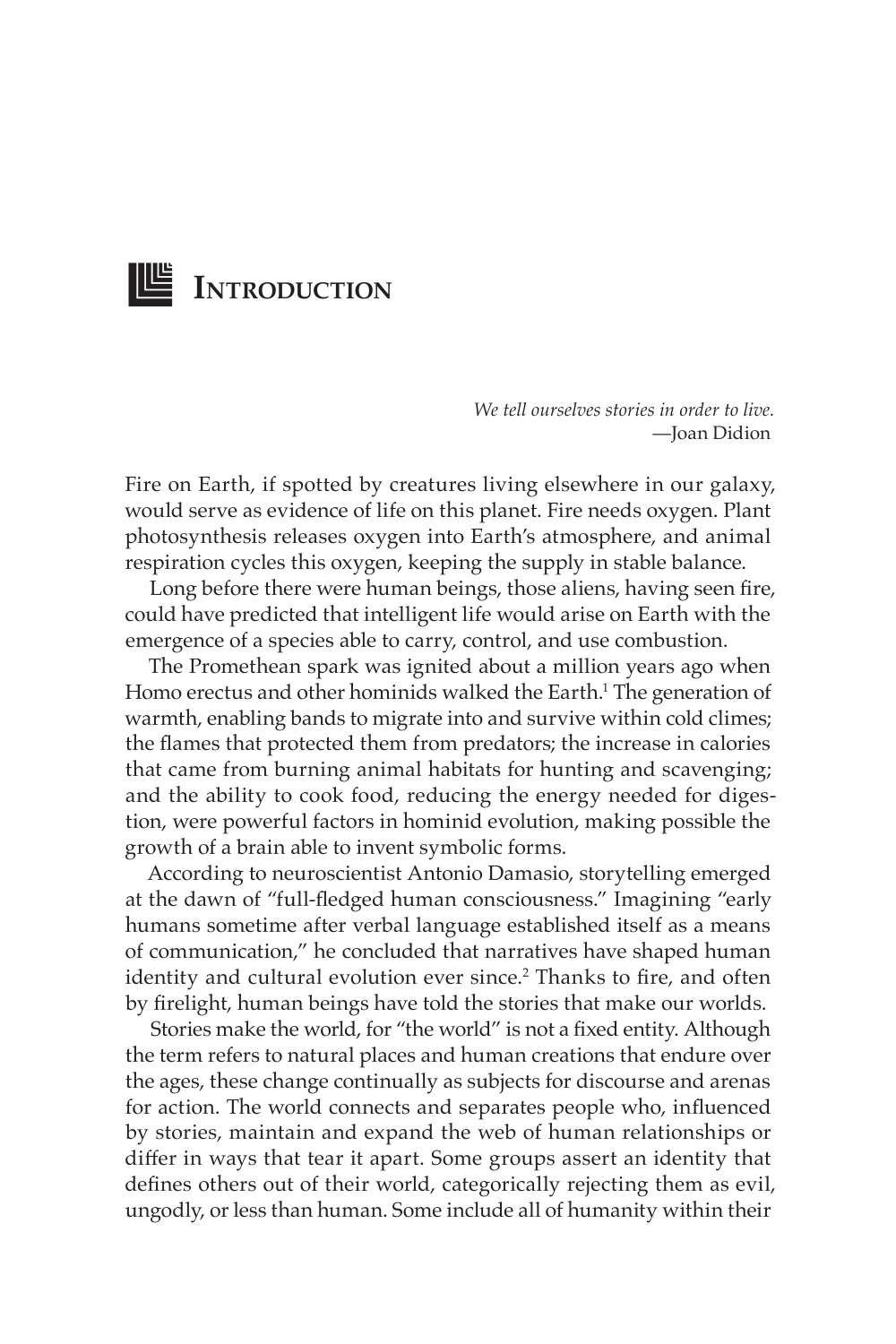world, others all of life; and people from the beginnings of human life have experienced a world that encompasses all of nature from the stars above to the ground beneath their feet.

We need stories to orient ourselves within the flood of impressions and the multitude of possibilities. Hannah Arendt thought that in order to say what is, to distinguish reality from "the totality of facts and events, which, anyhow, is unascertainable," a person "always tells a story, and in this story the particular facts lose their contingency and acquire some humanly comprehensible meaning."<sup>3</sup> According to Atul Gawande, "Life is meaningful because it is a story, and a story's arc is determined by the moments when something happens."<sup>4</sup>

Stories hold groups together in shared associations over vast reaches of time and space. They inspire transformational events, including wars and revolutions, and make reconciliation with adversaries possible. Personal stories, imagined and remembered, mark the continuity of a life while explaining changes in roles and situations. Stories are so intrinsic to being human that their influence can be taken for granted, just as people may take health for granted until illness affects their lives.

Today, when individuals have more access to international travel, information, and communications than has previously been possible, humanity has a common objective world yet one whose subjective boundaries continue to shift, its lines drawn as much by stories as by armies and alliances. Today, when an unprecedented variety of apparently true accounts is accessible to all, those who seek understanding have to find their bearings. Choices about who speaks truly and what is right can matter greatly not only in guiding individual lives and the course of nations but also humanity's response to the global impacts of Promethean fire.

B

This is a book about nonfiction storytelling. In writing it, I have woven together four strands: reflections on storytelling as a crucial human activity whose forms, from primeval firelight to lighted screens, include ceremonies, theater, paintings, photography, and movies as well as the spoken and written word; profiles of individuals, some of whom I have known, whose storytelling has had an enduring influence; inquiries into the subjects of various documentary films and the choices involved in representing them; and insights based on my experiences as a filmmaker in turning a wide range of subjects into stories for documentaries.

Investigating a subject from multiple points of view is a skill that reporters, playwrights, and documentary makers have in common. Through the process of developing a story worthy of public attention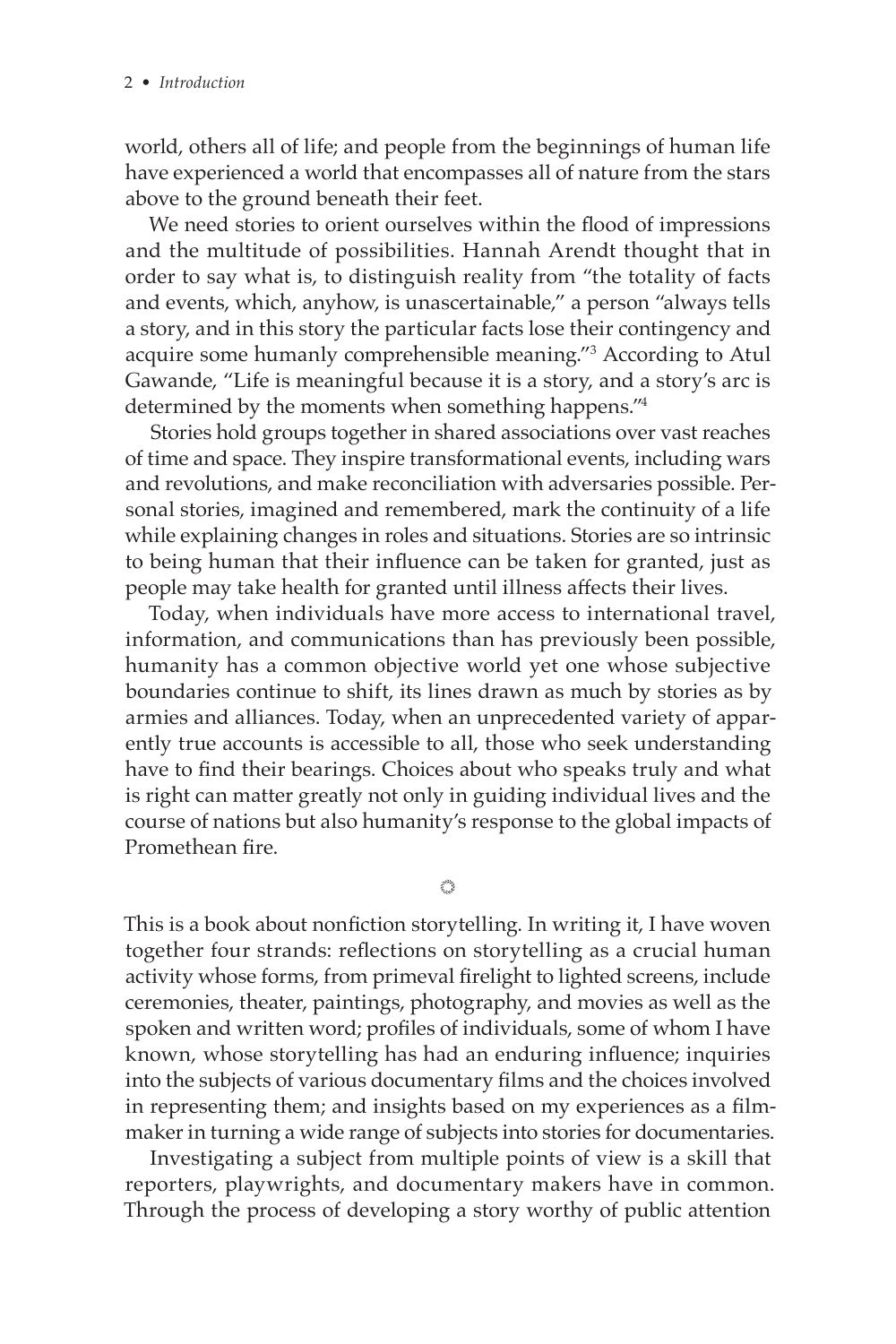that makes sense from all credible perspectives, one attains an impartial viewpoint. The work that results offers neither *an* opinion nor *the* truth but a way of looking at things based on valid sources.

The combination of cinematography with the recording of ambient sound and spoken words makes documentaries a compelling form of nonfiction storytelling. Documentaries make it possible to see things from unfamiliar vantage points, to go almost anywhere, and, via archival film, to travel through time. Yet their use of actual sounds and images does not ensure truthful depictions of reality. Documentary is necessarily an art of illusion. Its carefully selected and edited content reaches the public after audio mixing, color correction, and other forms of technical manipulation. Nonfiction filmmakers can portray any subject in a variety of ways, with emphasis on different characters, themes, and events, each version yielding a different meaning.

More than accurate representations of sounds and images on the screen, what gives these works credibility are the makers' methods and integrity. Everyone's view of reality is shaped by the particularities of each life. The art of making nonfiction films includes methods for overcoming, or compensating for, those limitations. Rather than impose a meaning or preformulated opinion upon the material, the conscientious artist explores a subject with an open mind, in search of knowledge from numerous vantage points, often spending years on one project. This process contrasts strongly with the rapid production and distribution of content by commercial and social media, many of whose makers send out—and whose consumers seek out—information and opinions that echo their existing views.

The veracity of a nonfiction film matters especially when it presents an alternative to the acceptable range of subjects and interpretations that support the powers-that-be. When a documentary that represents reality independently and impartially challenges the political and nationalistic partiality of news sources and the ideological partiality of believers and propagandists, it must be able to withstand charges of bias and factual error.

Impartiality is not the same as objectivity—a standard mistakenly applied in judging documentaries. Like the storytellers whose lives I portray, and in contrast both to writers of fiction who have no commitment to factuality and to reporters whose stories' primary purpose is to impart information, I choose subjects I find meaningful. Objectivity implies the absence of personal interest. Impartiality results from a journey that, from the beginning, matters to the writer, filmmaker, or other teller of tales, then moves beyond personal interest toward a horizon that interests the public at large.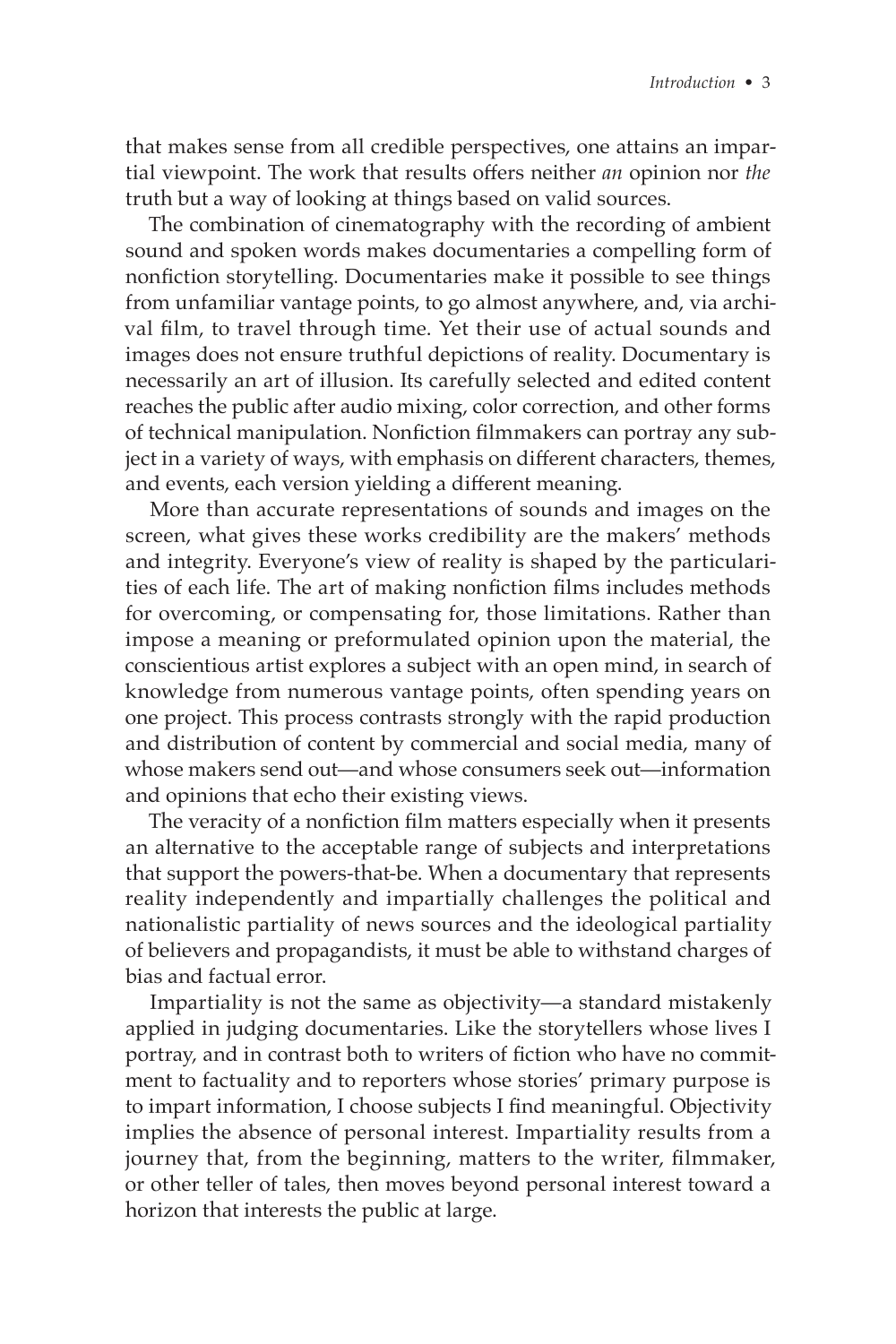How then does one begin? The measure of a good beginning, Ian McEwan wrote, "is how much sense it makes of what follows."<sup>5</sup>

For me, the beginning came when I encountered Erik H. Erikson's concept of the "identity crisis," which helped me come to terms with youthful feelings of confusion and alienation. This idea concerns the loss of ability to grasp the continuity of one's self as situations change. However it comes about, an identity crisis can be described as an absence or breakdown of the story that gives meaning to life and guides a person's actions.

Erikson taught a freshman seminar that I took my first year in college. He was an innovative storyteller, interpreting the lives of world leaders in light of his clinical experiences as a psychoanalyst. He even sought to understand the beliefs of a California Indian tribe in relation to their childrearing practices and the ecology of their riverine homeland. After the course was over, Erikson agreed to guide me in an independent major looking at the relationship between societies, their mythologies, and their environments—between their stories, that is, and their worlds.

Erikson's support led to a stroke of fortune: an anthropologist who was one of his colleagues gave me a field studies grant to go to Peru. There I met Pedro Azabache, an artist, and Eduardo Calderón, a shamanic healer. Azabache's paintings of his Moche Indian milieu in conjunction with the journal he kept suggested a form of storytelling that combines visual representation with verbal expression. Calderón's dramatic ceremonies made me think freshly about the roots of theater, for at the time, I had no knowledge of documentary making; my identity revolved around playwriting. Only years later did it occur to me that the magic of seeing across great distances, even across the divide between the living and the dead, which shamans activate, is achieved through the technologies of nonfiction film.

The ability to think across great distances and differences in order to throw light on contemporary events was Hannah Arendt's exceptional skill. Having found in her work a profound yet unconventional understanding of civilization and the catastrophes of the twentieth century, I went to graduate school to study with her. Of value to me also was Arendt's love of theater and her grasp of the ideas underlying the power of tragedy. I did not anticipate that her thoughts about the origins and importance of impartiality would influence my work not only as a playwright but also as a filmmaker.

Arendt spoke about "the inalienable right to go visiting," a right I exercise in traveling and in making friends with strangers. Writers are typically advised to "write what you know," yet I learned from my